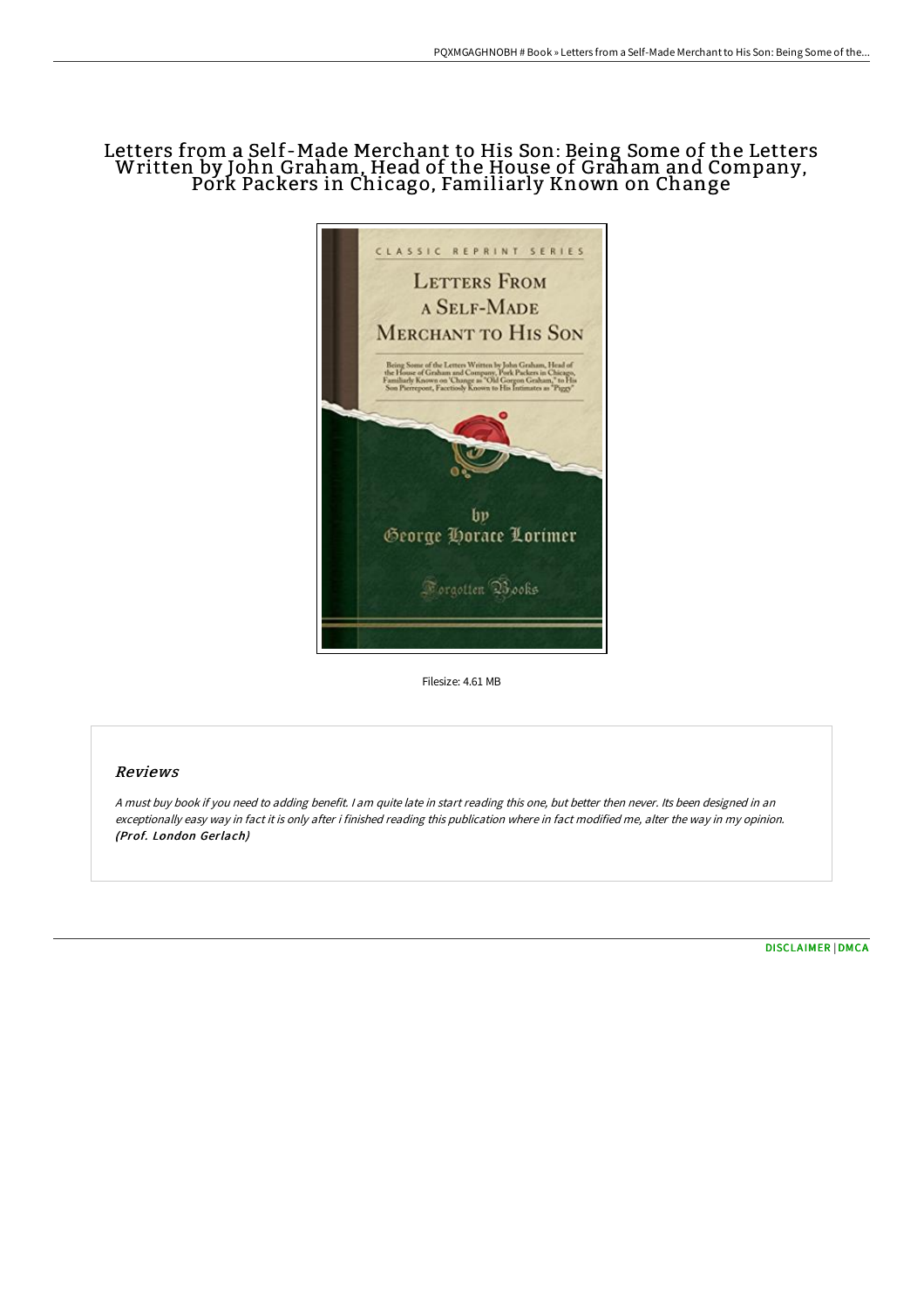## LETTERS FROM A SELF-MADE MERCHANT TO HIS SON: BEING SOME OF THE LETTERS WRITTEN BY JOHN GRAHAM, HEAD OF THE HOUSE OF GRAHAM AND COMPANY, PORK PACKERS IN CHICAGO, FAMILIARLY KNOWN ON CHANGE



To read Letters from a Self-Made Merchant to His Son: Being Some of the Letters Written by John Graham, Head of the House of Graham and Company, Pork Packers in Chicago, Familiarly Known on Change PDF, remember to follow the link under and save the ebook or get access to additional information which are have conjunction with LETTERS FROM A SELF-MADE MERCHANT TO HIS SON: BEING SOME OF THE LETTERS WRITTEN BY JOHN GRAHAM, HEAD OF THE HOUSE OF GRAHAM AND COMPANY, PORK PACKERS IN CHICAGO, FAMILIARLY KNOWN ON CHANGE ebook.

Forgotten Books, 2017. Paperback. Condition: New. Language: English . Brand New Book \*\*\*\*\* Print on Demand \*\*\*\*\*. Excerpt from Letters From a Self-Made Merchant to His Son: Being Some of the Letters Written by John Graham, Head of the House of Graham and Company, Pork Packers in Chicago, Familiarly Known on Change as Old Gorgon Graham, to His Son Pierrepont, Facetiosly Known to His Intimates as Piggy In issuing this selection of letters from the original book, we we desire to acknowledge our indebtedness to the publishers, Messrs. Small, Maynard and Company, for permission to use a certain number of these letters in this way, and also to the artists, 8. Martin Justice and F. R. Gruger, for the use of some of the illustrations. To those who enjoy reading these letters we heartily commend the complete work, which c ontains a number of others equally entertaining and helpful. About the Publisher Forgotten Books publishes hundreds of thousands of rare and classic books. Find more at This book is a reproduction of an important historical work. Forgotten Books uses state-of-the-art technology to digitally reconstruct the work, preserving the original format whilst repairing imperfections present in the aged copy. In rare cases, an imperfection in the original, such as a blemish or missing page, may be replicated in our edition. We do, however, repair the vast majority of imperfections successfully; any imperfections that remain are intentionally left to preserve the state of such historical works.

**A** Read Letters from a Self-Made Merchant to His Son: Being Some of the Letters Written by John Graham, Head of the House of Graham and Company, Pork Packers in Chicago, [Familiarly](http://techno-pub.tech/letters-from-a-self-made-merchant-to-his-son-bei.html) Known on Change Online **Download PDF Letters from a Self-Made Merchant to His Son: Being Some of the Letters Written by John Graham,** Head of the House of Graham and Company, Pork Packers in Chicago, [Familiarly](http://techno-pub.tech/letters-from-a-self-made-merchant-to-his-son-bei.html) Known on Change